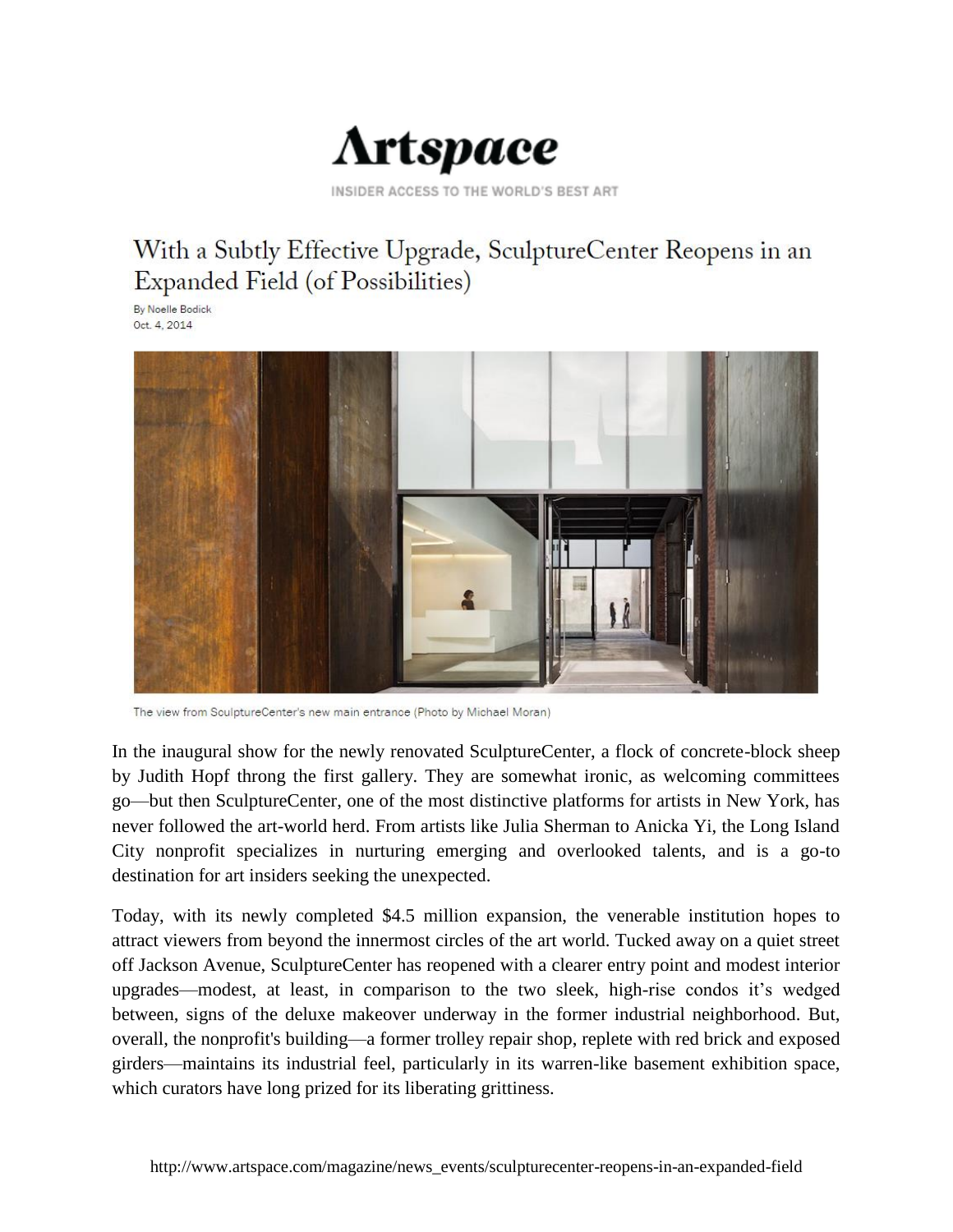

SculptureCenter's new lobby (Photo by Michael Moran)

Previously, the institution was fronted by a gate that opened onto a pebbled courtyard, which then led to a door that immediately accessed the gargantuan brick-and-steel main hall; visitors experienced little sequenced arrival. "When we had a metal and acrylic gate here, people didn't even necessarily connect this façade with our building," executive director and chief curator Mary Ceruti recalled on a hardhat tour this summer. The new entrance—executed with weathered steel, plywood, and concrete slabs—includes a courtyard, front desk, dividing wall, and bookshop.

"We wanted to bring the visitor inside in a more controlled, deliberate fashion, so that, by the time they walked around the wall, they were spatially prepared," said the architect Andrew Berman, who designed the renovation and who has worked on the New York Public Library and MoMA PS1, SculptureCenter's similarly adventurous Queens neighbor.



A view of "Puddle, Pothole, Portal" (Photo by Jason Mandella)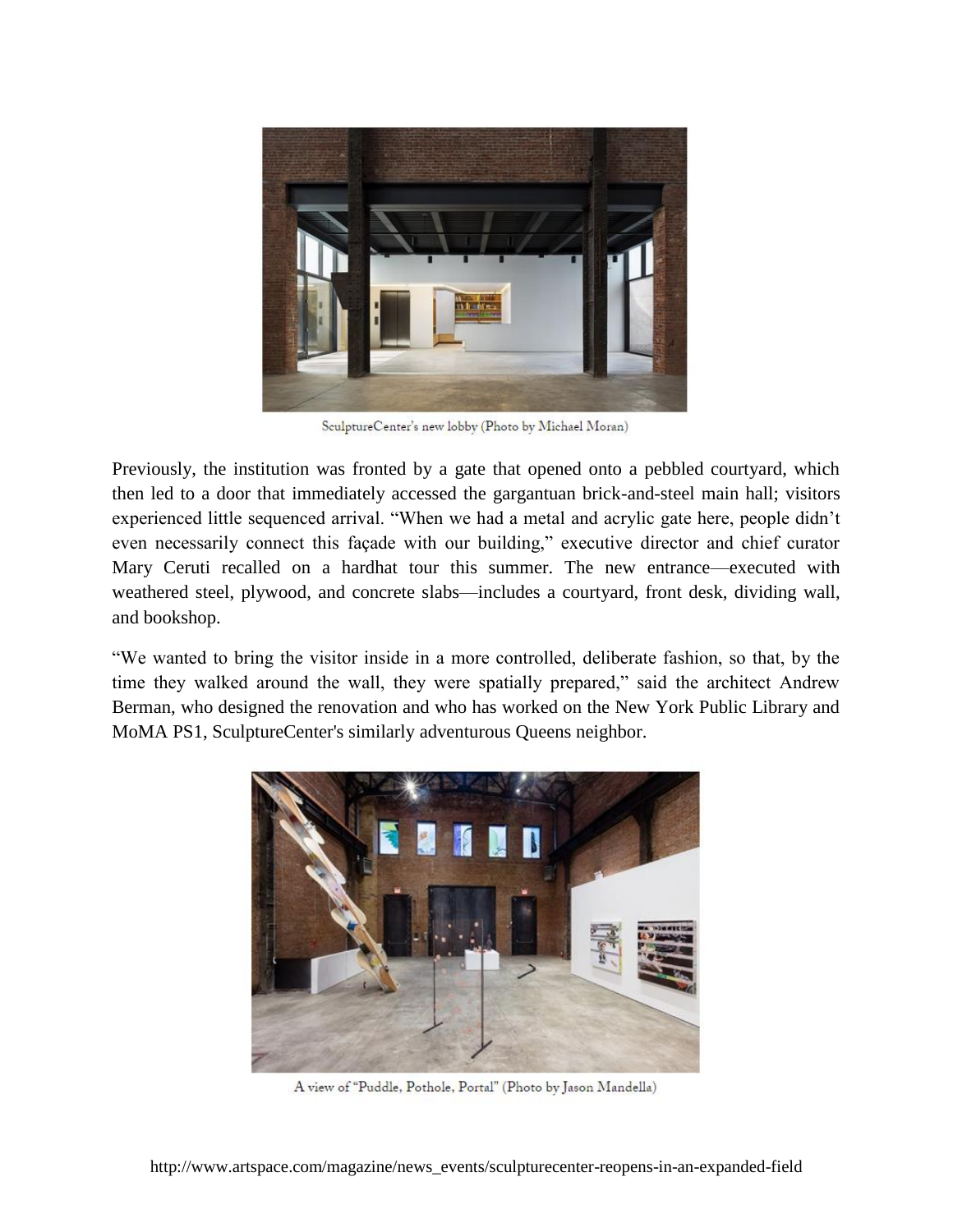The fact that a more extensive renovation was not deemed necessary is a tribute to the site's initial renovation in 2002 by the artist and architect Maya Lin, who lightly edited the hulking structure, moving the entrance to the back and assigning the offices to the mezzanine. "Maya did us a great favor here, setting up a wonderful situation," said Berman. "We didn't have to sift through a century's worth of detritus."

Inside, changes to the center are subtle, and appealing. A ceiling pipe has been removed and a passage widened in the basement, where ceramic electrical insulators and chalk lines still mark the concrete walls; the stairwell has also been spiffed up. But the most functionally impactful element of the latest renovations, in fact, might be the addition of an elevator, allowing visitors with disabilities—and installers with heavy loads—to have easier access to these lower galleries.



Another view (Photo by Jason Mandella)

Curatorially speaking, SculptureCenter now has a sense of refreshed possibilities. "A lot of different areas have opened up as new sites and interstitial spaces in which artists can respond to our building," said curator Ruba Katrib. In her opening show "Puddle, Pothole, Portal," curated with artist Camille Henrot, artworks are arranged on the ledge of a new pristine stairwell, as well as around old dried-up pipes.

A pair of giant brass crab claws by Maria Lobada peek out of a white wall, like the ruby-shoes of the demised Wicked Witch of the East, while a ramshackle conveyor belt by Abigail DeVille rotates around a stygian corridor of the basement. Upstairs, a latex rubber glove by Olga Balema stretches elastically across the concrete slab floor.